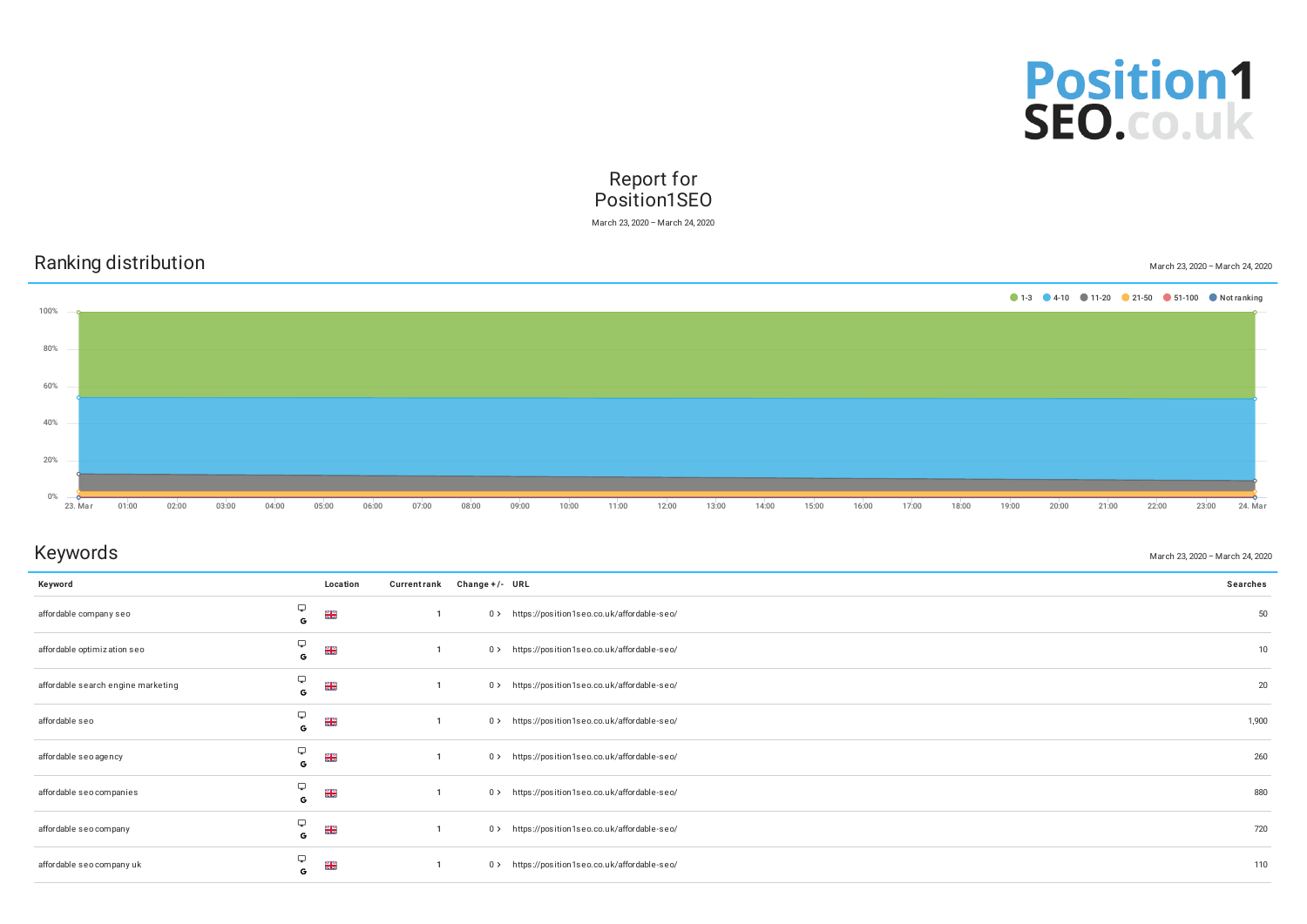| Keyword                                            |   | Location        |                | Currentrank Change +/- URL |                                                          | Searches |
|----------------------------------------------------|---|-----------------|----------------|----------------------------|----------------------------------------------------------|----------|
| Ç<br>affordable seo consultant<br>$\mathbb{G}$     |   | $\frac{N}{N}$   | $\overline{1}$ |                            | 0> https://position1seo.co.uk/affordable-seo/            | $90\,$   |
| Ç<br>affordable seo experts<br>$\mathbf G$         |   | $\frac{N}{N}$   | $\overline{1}$ |                            | 0 > https://position1seo.co.uk/affordable-seo/           | 30       |
| Ç<br>affordable seomarketing<br>G                  |   | $\frac{N}{N}$   | $\overline{1}$ |                            | 0 > https://position1seo.co.uk/affordable-seo/           | $20\,$   |
| Ç<br>affordable seo optimization<br>$\mathbf G$    |   | ងដ<br>គន        | $\overline{1}$ |                            | 0 > https://position1seo.co.uk/affordable-seo/           | 10       |
| Ç<br>affordable seo package<br>G                   |   | $\frac{N}{N}$   | $\mathbf{1}$   |                            | 0> https://position1seo.co.uk/affordable-seo/            | 880      |
| Ç<br>affordable seo packages<br>$\mathbf G$        |   | <b>NK</b><br>NK | $\overline{1}$ |                            | 0 > https://position1seo.co.uk/affordable-seo/           | 880      |
| Ç<br>affordable seoservice<br>G                    |   | <b>NK</b><br>NK | $\overline{1}$ |                            | 0> https://position1seo.co.uk/affordable-seo/            | 1,300    |
| Ç<br>affordable seoservices company<br>$\mathbf G$ |   | <b>NN</b><br>NN | $\overline{1}$ |                            | 1 ~ https://position1seo.co.uk/affordable-seo/           | 90       |
| Ç<br>affordable seo services uk<br>$\mathsf{G}$    |   | <b>NK</b><br>NK | $\mathbf{1}$   |                            | 0> https://position1seo.co.uk/affordable-seo/            | 170      |
| Ç<br>affordable seouk<br>$\mathbf G$               |   | <b>NR</b>       | $\mathbf{1}$   |                            | 0 > https://position1seo.co.uk/affordable-seo/           | 110      |
| Ç<br>bestcheapseoservice<br>G                      |   | <b>NN</b><br>NN | $\overline{1}$ |                            | 0> https://position1seo.co.uk/affordable-seo/            | $50\,$   |
| Ç<br>best seo company cheap<br>$\mathbf G$         |   | <b>NK</b><br>NK | $\mathbf{1}$   |                            | 0> http://position1seo.co.uk/                            | 10       |
| Ç<br>cheap search engine optimization<br>G         |   | <b>NR</b>       | $\overline{1}$ |                            | 0> https://position1seo.co.uk/affordable-seo/            | 10       |
| Ç<br>cheapseocompanies<br>$\mathbf G$              |   | $\frac{N}{N}$   | $\overline{1}$ |                            | 1 ~ https://position1seo.co.uk/affordable-seo/           | 30       |
| Ç<br>cheapseomarketing<br>G                        |   | <b>NK</b><br>NK | $\overline{1}$ |                            | 0> https://position1seo.co.uk/affordable-seo/            | 50       |
| Ç<br>cheap seo packages<br>$\mathbf G$             |   | $\frac{N}{N}$   | $\mathbf{1}$   |                            | 0 > https://position1seo.co.uk/affordable-seo/           | 480      |
| Ç<br>cheap seo services company<br>G               |   | $\frac{N}{N}$   | $\mathbf{1}$   |                            | 0> https://position1seo.co.uk/affordable-seo/            | 10       |
| Ç<br>cheap website seo<br>$\mathbf G$              |   | $\frac{N}{N}$   | $\mathbf{1}$   |                            | 0> https://position1seo.co.uk/affordable-seo/            | 50       |
| Ç<br>professional seo                              | G | <b>NK</b>       | $\overline{1}$ |                            | 0> https://position1seo.co.uk/professional-seo-services/ | 210      |
| Ç<br>professional seo agency<br>$\mathbf G$        |   | $\frac{N}{N}$   | $\overline{1}$ |                            | 0 > https://position1seo.co.uk/seo-agency/               | 110      |
| Ç<br>professional seo companies<br>G               |   | <b>NR</b><br>NR | $\overline{1}$ |                            | 0> https://position1seo.co.uk/professional-seo-services/ | 480      |
| Ç<br>professional seo company<br>$\mathbf G$       |   | $\frac{N}{N}$   | $\overline{1}$ |                            | 0> https://position1seo.co.uk/professional-seo-services/ | 480      |
| Ç<br>professional seo company uk<br>G              |   | <b>NR</b>       | $\mathbf{1}$   |                            | 0 > https://position1seo.co.uk/seo-company/              | 10       |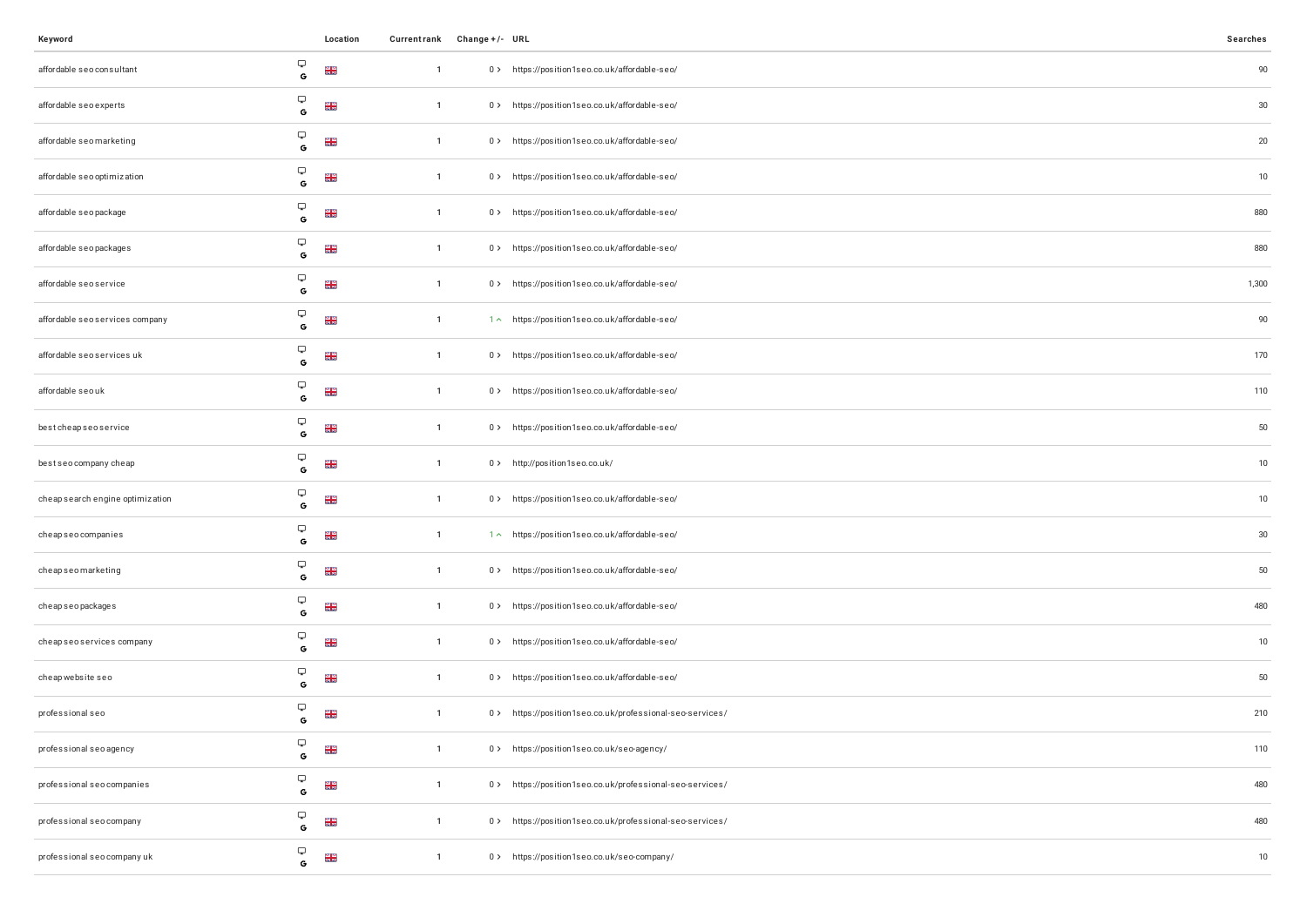| Keyword                                |                                                               | Location        | Currentrank Change +/- URL |                                                                  | Searches |
|----------------------------------------|---------------------------------------------------------------|-----------------|----------------------------|------------------------------------------------------------------|----------|
| professional seo firm                  | Ç<br>$\mathbb{G}$                                             | <b>NK</b><br>NK | $\overline{1}$             | 0> https://position1seo.co.uk/professional-seo-services/         | 20       |
| professional seo marketing             | Ç<br>$\mathsf{G}$                                             | $\frac{N}{N}$   | $\overline{1}$             | 0> https://position1seo.co.uk/professional-seo-services/         | 10       |
| professional seo service               | $\hbox{\large \ensuremath{\bigtriangledown}}$<br>$\mathsf{G}$ | <b>NK</b><br>NK | $\overline{1}$             | 0> https://position1seo.co.uk/professional-seo-services/         | 1,000    |
| professional seo services              | پ<br>G                                                        | <b>NR</b>       | $\overline{1}$             | 0> https://position1seo.co.uk/professional-seo-services/         | 1,000    |
| professional seo services company      | Ç<br>$\mathbb{G}$                                             | <b>NK</b><br>NK | $\mathbf{1}$               | 0> https://position1seo.co.uk/professional-seo-services/         | 30       |
| professional seo services uk           | Ç<br>$\mathbf G$                                              | <b>NK</b><br>NK | $\overline{1}$             | 0> https://position1seo.co.uk/professional-seo-services/         | $30\,$   |
| professional seo uk                    | $\hbox{\large \bf \Box}$<br>G                                 | <b>NR</b>       | $\overline{1}$             | 0> https://position1seo.co.uk/professional-seo-services/         | 40       |
| seocheap                               | $\hbox{\large \bf \Box}$<br>$\mathbf G$                       | $\frac{N}{N}$   | $\overline{1}$             | 0 > https://position1seo.co.uk/affordable-seo/                   | 880      |
| seo cheap packages                     | $\hbox{\large \bf \Box}$<br>$\mathbf G$                       | <b>NK</b><br>NK | $\overline{1}$             | 0 > https://position1seo.co.uk/affordable-seo/                   | 480      |
| seocompany                             | Q<br>$\mathbf G$                                              | $\frac{N}{N}$   | $\overline{1}$             | 1 ~ https://position1seo.co.uk/seo-company/                      | 3,600    |
| seo company cheap                      | Q<br>$\mathbf G$                                              | <b>NK</b><br>NK | $\overline{1}$             | 0 > https://position1seo.co.uk/affordable-seo/                   | 50       |
| seo company service                    | Ç<br>$\mathbf{G}$                                             | $\frac{N}{N}$   | $\overline{1}$             | 1^ https://position1seo.co.uk/seo-services/                      | 210      |
| seo company services                   | Ç<br>G                                                        | <b>NR</b>       | $\overline{1}$             | 3 ^ https://position1seo.co.uk/seo-services/                     | 210      |
| seoprofessional service                | $\hbox{\large \bf \Box}$<br>$\mathbf G$                       | $\frac{N}{N}$   | $\overline{1}$             | 0> https://position1seo.co.uk/professional-seo-services/         | 30       |
| seoservices seo                        | $\hbox{\large \bf \Box}$<br>G                                 | <b>NR</b>       | $\overline{1}$             | 1^ https://position1seo.co.uk/seo-services/                      | 10       |
| small business seouk                   | $\hbox{\large \ensuremath{\bigtriangledown}}$<br>$\mathbf G$  | <b>NK</b><br>NK | $\overline{1}$             | 0> https://position1seo.co.uk/small-business-seo-uk/             | $50\,$   |
| the search engine optimisation company | $\hbox{\large \bf \Box}$<br>G                                 | $\frac{N}{N}$   | $\overline{1}$             | 0> https://position1seo.co.uk/seo-company/                       | 10       |
| uk based seo company                   | Ç<br>$\mathbf G$                                              | $\frac{N}{N}$   | $\overline{1}$             | 3 ~ https://position1seo.co.uk/seo-company/                      | 20       |
| website optimisation company           | Ç<br>G                                                        | <b>NK</b>       | $\overline{1}$             | 0> https://position1seo.co.uk/website-optimisation-company.html  | 10       |
| website optimisation services          | Ç<br>$\mathbf G$                                              | <b>NR</b>       | $\overline{1}$             | 1 ~ https://position1seo.co.uk/website-optimisation-company.html | 20       |
| website optimisation uk                | Ç<br>G                                                        | <b>NK</b>       | $\mathbf{1}$               | 0 > https://position1seo.co.uk/website-optimisation-company.html | 10       |
| affordable search engine optimization  | $\hbox{\large \bf \Box}$<br>G                                 | <b>NK</b>       | $\overline{2}$             | 1 v https://position1seo.co.uk/affordable-seo/                   | 70       |
| affordable seo firm                    | Ç<br>G                                                        | <b>NR</b>       | $\overline{2}$             | 1 v https://position1seo.co.uk/affordable-seo/                   | 10       |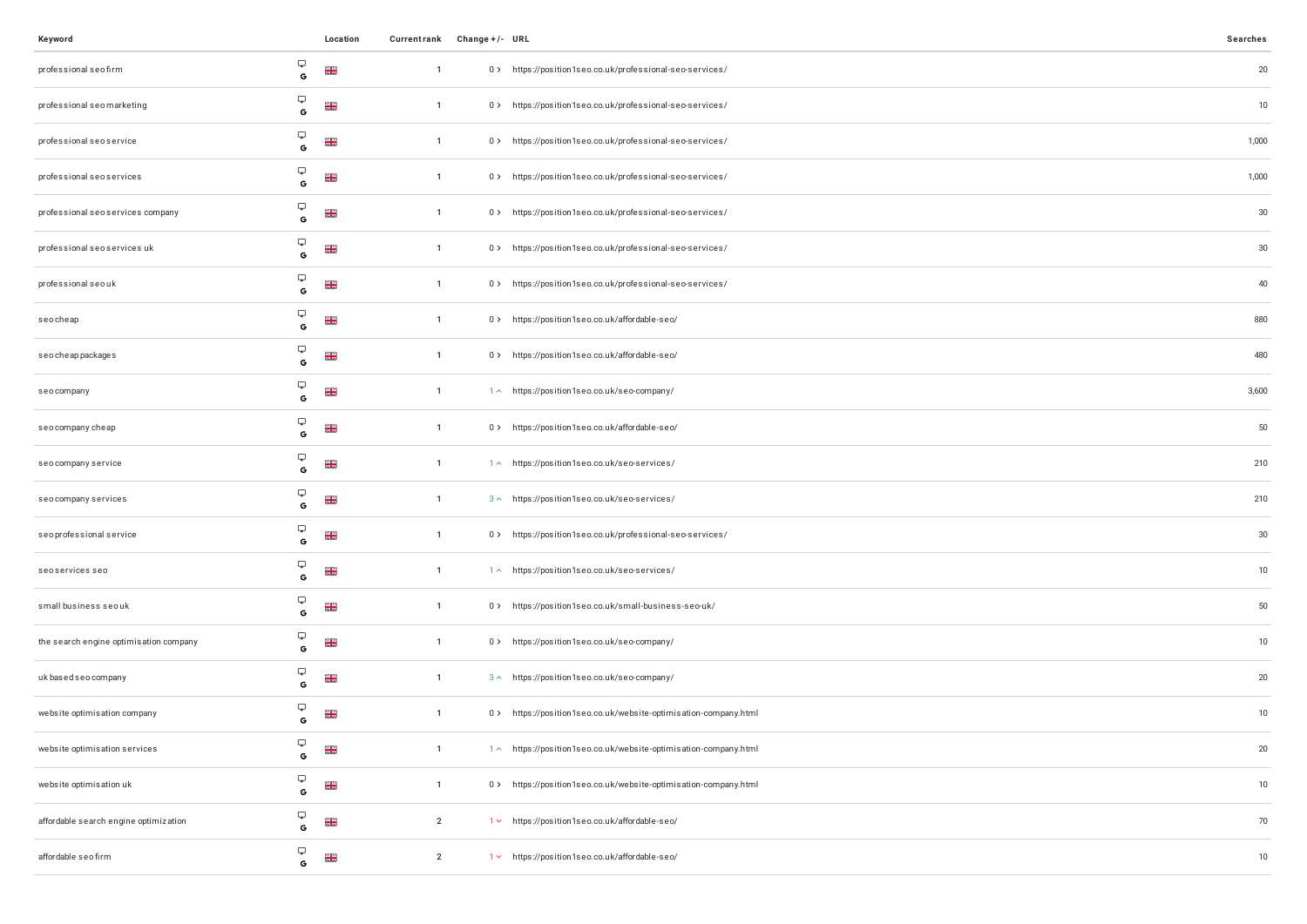| Keyword                            |                                          | Location        | Currentrank Change +/- URL |                                                          | Searches |
|------------------------------------|------------------------------------------|-----------------|----------------------------|----------------------------------------------------------|----------|
| bestseocompanies                   | Ç<br>G                                   | <b>NK</b><br>NK | $\overline{2}$             | 0> http://position1seo.co.uk/                            | 320      |
| bestseocompany                     | Ç<br>$\mathsf{G}$                        | <b>NK</b>       | $\overline{2}$             | 0> http://position1seo.co.uk/                            | 390      |
| business seoservice                | Ç<br>$\mathsf{G}$                        | <b>NK</b><br>NK | $\overline{2}$             | 0> https://position1seo.co.uk/seo-company/               | $20\,$   |
| business seoservices               | Ç<br>$\mathbf G$                         | $\frac{2}{5}$   | $\overline{2}$             | 0> https://position1seo.co.uk/local-seo-services/        | $20\,$   |
| cheapestseoservices                | $\hbox{\large \bf \Box}$<br>$\mathbb{G}$ | $\frac{2}{5}$   | $\overline{2}$             | 1^ https://position1seo.co.uk/affordable-seo/            | 260      |
| cheapseo                           | Ç<br>$\mathbf G$                         | <b>NK</b><br>NK | $\overline{2}$             | 0 > https://position1seo.co.uk/affordable-seo/           | 880      |
| cheapseoagency                     | $\hbox{\large \bf \Box}$<br>$\mathbf G$  | NK<br>AR        | $\overline{2}$             | 0> https://position1seo.co.uk/affordable-seo/            | $10$     |
| cheapseo company                   | $\hbox{\large \bf \Box}$<br>$\mathbf G$  | <b>NK</b><br>NK | $\overline{2}$             | 0 > https://position1seo.co.uk/affordable-seo/           | 30       |
| cheap seo company uk               | Ç<br>G                                   | <b>NK</b><br>NK | $\overline{2}$             | 0> https://position1seo.co.uk/affordable-seo/            | $10\,$   |
| cheap seo optimization             | پ<br>G                                   | NK<br>AR        | $\overline{2}$             | 0 > https://position1seo.co.uk/affordable-seo/           | $40\,$   |
| cheap seo packages uk              | Ç<br>G                                   | <b>NK</b>       | $\overline{2}$             | 0> https://position1seo.co.uk/affordable-seo/            | $20\,$   |
| cheapseoservice                    | Ç<br>$\mathbf G$                         | $\frac{2}{5}$   | $\overline{2}$             | 0> https://position1seo.co.uk/affordable-seo/            | 260      |
| cheapseoservices                   | $\hbox{\large \bf \Box}$<br>$\mathsf G$  | <b>NR</b><br>NR | $\overline{2}$             | 0> https://position1seo.co.uk/affordable-seo/            | 260      |
| cheap seo services uk              | Ç<br>$\mathbf G$                         | <b>NR</b><br>NR | $\overline{2}$             | 0> https://position1seo.co.uk/affordable-seo/            | 40       |
| cheapseouk                         | $\hbox{\large \bf \Box}$<br>G            | $\frac{2}{5}$   | $\overline{2}$             | 0> https://position1seo.co.uk/affordable-seo/            | $20\,$   |
| company search engine optimization | Ç<br>$\mathbf{G}$                        | <b>NK</b><br>NK | $\overline{2}$             | 0> https://position1seo.co.uk/seo-company/               | 3,600    |
| findseocompanies                   | Ç<br>G                                   | <b>NR</b><br>NR | $\overline{2}$             | 0> http://position1seo.co.uk/                            | $30\,$   |
| good seo companies                 | Ç<br>$\mathbf G$                         | $\frac{2}{5}$   | $\overline{2}$             | 0 > http://position1seo.co.uk/                           | $10$     |
| linkbuilding tools                 | Ç<br>G                                   | $\frac{N}{N}$   | $\overline{2}$             | 0> https://position1seo.co.uk/link-building-tools/       | 480      |
| local seo services uk              | Ç<br>$\mathbf G$                         | <b>NR</b><br>NR | $\overline{2}$             | 0> https://position1seo.co.uk/local-seo-services/        | 90       |
| low cost seo service               | Ç<br>G                                   | <b>NK</b><br>NK | $\overline{2}$             | 0> https://position1seo.co.uk/affordable-seo/            | 10       |
| low cost seo services              | Ç<br>$\mathbf G$                         | <b>NK</b><br>NK | $\overline{2}$             | 1 ~ https://position1seo.co.uk/affordable-seo/           | $10$     |
| optimisation services              | Ç<br>$\mathsf G$                         | <b>NK</b>       | $\overline{2}$             | 0> https://position1seo.co.uk/optimisation-services.html | 10       |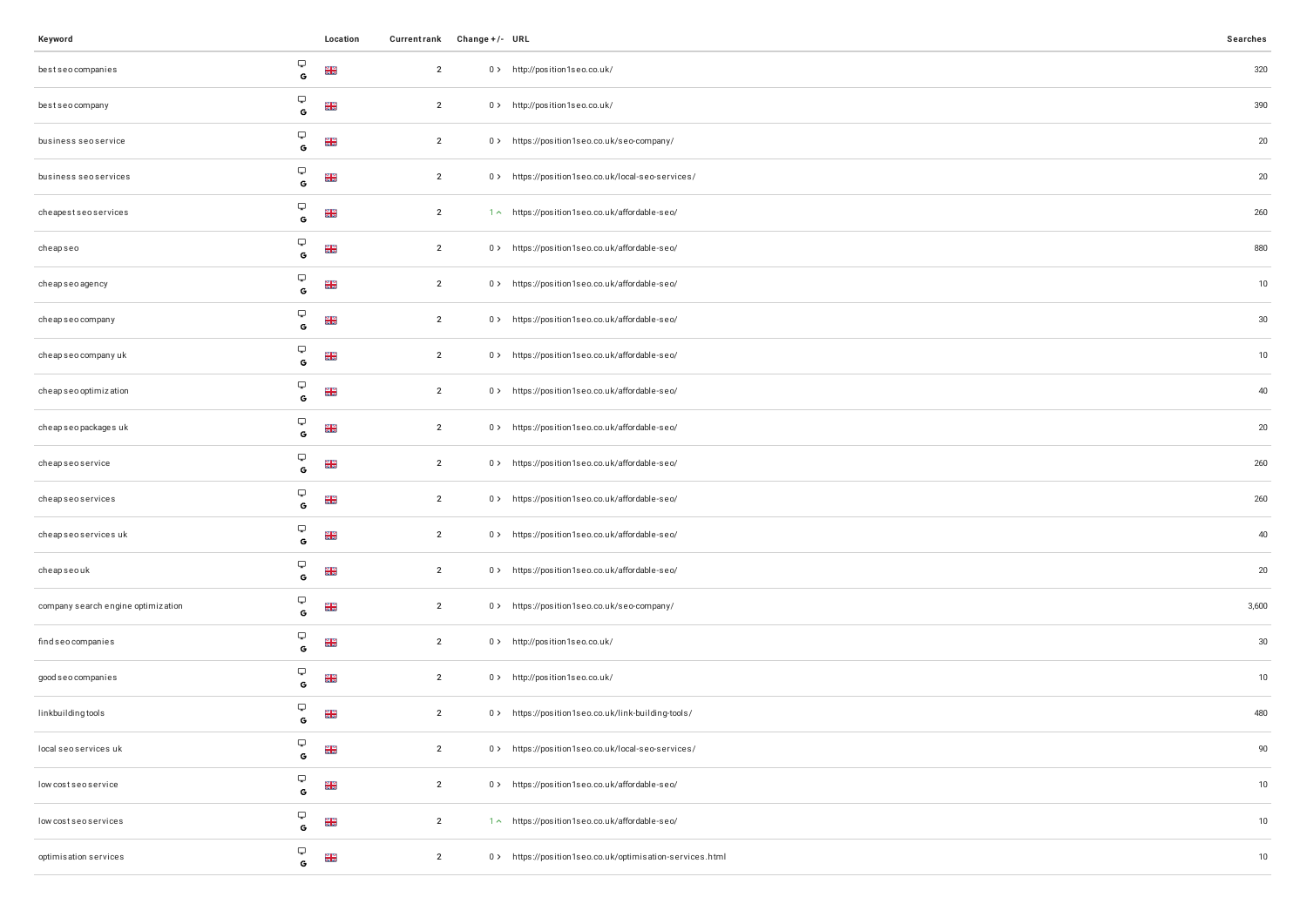| Keyword                                 |                               | Location          | Currentrank Change +/- URL |                                                          | Searches |
|-----------------------------------------|-------------------------------|-------------------|----------------------------|----------------------------------------------------------|----------|
| positioning seo services                | Ç<br>$\mathbb{G}$             | $\frac{N}{N}$     | $\overline{2}$             | 0> https://position1seo.co.uk/                           | 10       |
| professional seo consultants            | Ç<br>$\mathsf{G}$             | <b>NK</b><br>NK   | $\overline{2}$             | 0> https://position1seo.co.uk/professional-seo-services/ | $30\,$   |
| professional seo experts                | Ç<br>G                        | <b>NR</b>         | $\overline{2}$             | 0> https://position1seo.co.uk/professional-seo-services/ | 70       |
| search engine optimisation company      | Ç<br>G                        | <b>NK</b><br>NK   | $\overline{2}$             | 0 > https://position1seo.co.uk/seo-company/              | 90       |
| search engine optimization company uk   | Ç<br>G                        | <b>N R</b><br>N R | $\overline{2}$             | 0> https://position1seo.co.uk/seo-company/               | 20       |
| search engine optimization services uk  | Ç<br>$\mathbf G$              | $\frac{N}{N}$     | $\overline{2}$             | 0 > https://position1seo.co.uk/seo-company/              | 40       |
| seoservices cheap                       | Ç<br>G                        | $\frac{N}{N}$     | $\overline{2}$             | 0 > https://position1seo.co.uk/affordable-seo/           | 260      |
| seoservices companies                   | Ç<br>$\mathbf{G}$             | <b>NK</b><br>NK   | $\overline{2}$             | 1 v http://position1seo.co.uk/                           | 210      |
| seoservices for small business          | Ç<br>G                        | $\frac{N}{N}$     | $\overline{2}$             | 0> https://position1seo.co.uk/small-business-seo-uk/     | 210      |
| small business seocompany               | Ç<br>$\mathbf{G}$             | $\frac{N}{N}$     | $\overline{2}$             | 0> https://position1seo.co.uk/small-business-seo-uk/     | 50       |
| small business seoservice               | Ç<br>G                        | $\frac{N}{N}$     | $\overline{2}$             | 1^ https://position1seo.co.uk/small-business-seo-uk/     | 210      |
| small business seoservices              | Ç<br>$\mathbf G$              | <b>NK</b><br>NK   | $\overline{2}$             | 0> https://position1seo.co.uk/small-business-seo-uk/     | 210      |
| the best seo companies                  | Ç<br>G                        | <b>NK</b><br>NK   | $\overline{2}$             | 0> http://position1seo.co.uk/                            | 10       |
| the best seo company                    | Ç<br>$\mathbf G$              | <b>NN</b><br>NN   | $\overline{2}$             | 0 > http://position1seo.co.uk/                           | 10       |
| top local seo company                   | $\hbox{\large \bf \Box}$<br>G | <b>NK</b><br>NK   | $\overline{2}$             | 0> https://position1seo.co.uk/local-seo-services/        | 10       |
| top rated seo company                   | Ç<br>$\mathbf G$              | <b>NR</b>         | $\overline{2}$             | 0> http://position1seo.co.uk/                            | 10       |
| top seo companies                       | Ç<br>G                        | $\frac{N}{N}$     | $\overline{2}$             | 0 > http://position1seo.co.uk/                           | 170      |
| best search engine optimisation company | Ç<br>$\mathbf G$              | $\frac{28}{28}$   | $\overline{\mathbf{3}}$    | 0> https://position1seo.co.uk/seo-company/               | 20       |
| bestseocompanyuk                        | Ç<br>G                        | <b>NK</b>         | $\mathbf{3}$               | 0 > https://position1seo.co.uk/seo-company/              | 260      |
| best seo service company                | Ç<br>$\mathbb{G}$             | N<br>AR           | $\mathbf{3}$               | 0 > https://position1seo.co.uk/seo-company/              | 30       |
| best seo services in uk                 | Ç<br>$\mathsf G$              | <b>NK</b><br>NK   | $\mathbf{3}$               | 0> https://position1seo.co.uk/seo-company/               | $30\,$   |
| good seo service                        | Ç<br>$\mathbf G$              | <b>NR</b>         | $\mathbf{3}$               | 0 > https://position1seo.co.uk/seo-company/              | 10       |
| good seo services                       | Ç<br>$\mathbb{G}$             | <b>NR</b>         | $\overline{\mathbf{3}}$    | 0 > https://position1seo.co.uk/seo-company/              | 10       |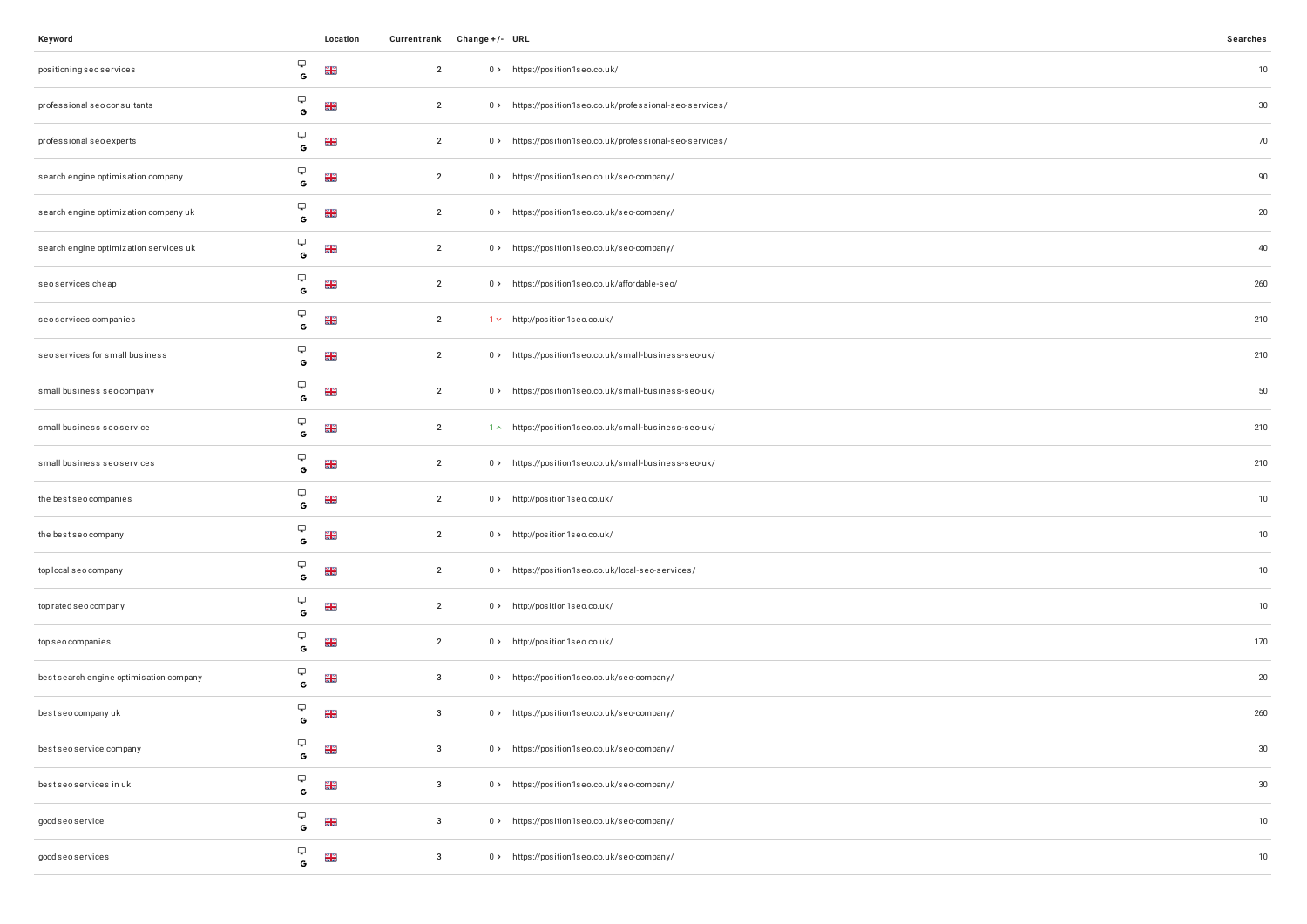| Keyword                                   |                                                    | Location             |              | Currentrank Change +/- URL |                                                         | Searches |
|-------------------------------------------|----------------------------------------------------|----------------------|--------------|----------------------------|---------------------------------------------------------|----------|
| internet marketing company                | Ç<br>G                                             | <b>NK</b>            | $\mathbf{3}$ |                            | 0> http://position1seo.co.uk/                           | 590      |
| leading seo company                       | $\hbox{\large \bf \Box}$<br>G                      | $\frac{2}{5}$        | 3            |                            | 0 > https://position1seo.co.uk/seo-company/             | $10$     |
| local search engine optimisation services | Ç<br>G                                             | $\frac{2}{5}$        | $\mathbf{3}$ |                            | 0 > https://position1seo.co.uk/seo-company/             | 30       |
| online seo agency                         | Ç<br>$\mathbf G$                                   | $\frac{N}{N}$        | $\mathbf{3}$ |                            | 0> https://position1seo.co.uk/seo-agency/               | $10$     |
| online seo service                        | Ç<br>G                                             | $\frac{2}{5}$        | $\mathbf{3}$ |                            | 3 ^ https://position1seo.co.uk/seo-company/             | 90       |
| our seo services                          | Ç<br>$\mathbb{G}$                                  | <b>NK</b>            | $\mathbf{3}$ |                            | 12 ^ https://position1seo.co.uk/seo-services/           | $10$     |
| professional seo consultant               | Ç<br>G                                             | $\frac{N}{N}$        | $\mathbf{3}$ |                            | 0> https://position1seo.co.uk/seo-consultant/           | 30       |
| search engine london                      | Ç<br>$\mathbf G$                                   | <b>N<br/>N<br/>N</b> | 3            |                            | 0> https://position1seo.co.uk/search-engine-london.html | $10$     |
| search engine optimisation companies      | Ç<br>G                                             | <b>NK</b>            | $\mathbf{3}$ |                            | 0 > https://position1seo.co.uk/seo-company/             | 90       |
| search engine optimisation companies uk   | Ç<br>$\mathbf G$                                   | $\frac{2}{5}$        | $\mathbf{3}$ |                            | 0 > https://position1seo.co.uk/seo-company/             | 20       |
| search engine optimisation company uk     | Ç<br>G                                             | $\frac{2}{5}$        | $\mathbf{3}$ |                            | 1 ~ https://position1seo.co.uk/seo-company/             | $20\,$   |
| search engine optimisation service        | Ç<br>$\mathbf G$                                   | <b>NK</b>            | 3            |                            | 0 > https://position1seo.co.uk/seo-company/             | 140      |
| search engine optimisation services uk    | Ç<br>G                                             | $\frac{2}{5}$        | $\mathbf{3}$ |                            | 0 > https://position1seo.co.uk/seo-company/             | 30       |
| search engine optimization companies      | Ç<br>$\mathbf G$                                   | <b>NK</b>            | 3            |                            | 0 > https://position1seo.co.uk/seo-company/             | 210      |
| search engine optimization companies uk   | Ç<br>G                                             | <b>NK</b>            | 3            |                            | 0> https://position1seo.co.uk/seo-company/              | $20\,$   |
| sem consultants                           | Ç<br>$\mathbf G$                                   | <b>NK</b><br>NK      | $\mathbf{3}$ |                            | 1^ https://position1seo.co.uk/sem-consultants/          | 90       |
| seocompanies                              | Ç<br>G                                             | $\frac{N}{N}$        | $\mathbf{3}$ |                            | 0 > http://position1seo.co.uk/                          | 3,600    |
| seo company for small business            | Ç<br>G                                             | $\frac{N}{N}$        | 3            |                            | 0> https://position1seo.co.uk/small-business-seo-uk/    | 50       |
| seo company in glasgow                    | Ç<br>G                                             | $\frac{N}{N}$        | 3            |                            | 0> https://position1seo.co.uk/seo-company-glasgow/      | 170      |
| seofirm uk                                | Ç<br>G                                             | <b>NK</b><br>NK      | $\mathbf{3}$ |                            | 0 > https://position1seo.co.uk/seo-company/             | 10       |
| seolink building company                  | $\hbox{\large \ensuremath{\bigtriangledown}}$<br>G | <b>NK</b><br>NK      | 3            |                            | 0> https://position1seo.co.uk/seo-link-building/        | $10$     |
| seoservice company                        | Ç<br>$\mathbf G$                                   | <b>NE</b>            | $\mathbf{3}$ |                            | 2 ~ https://position1seo.co.uk/seo-services/            | 210      |
| seoservices small business                | Ç<br>G                                             | <b>NK</b>            | $\mathbf{3}$ |                            | 0> https://position1seo.co.uk/small-business-seo-uk/    | 210      |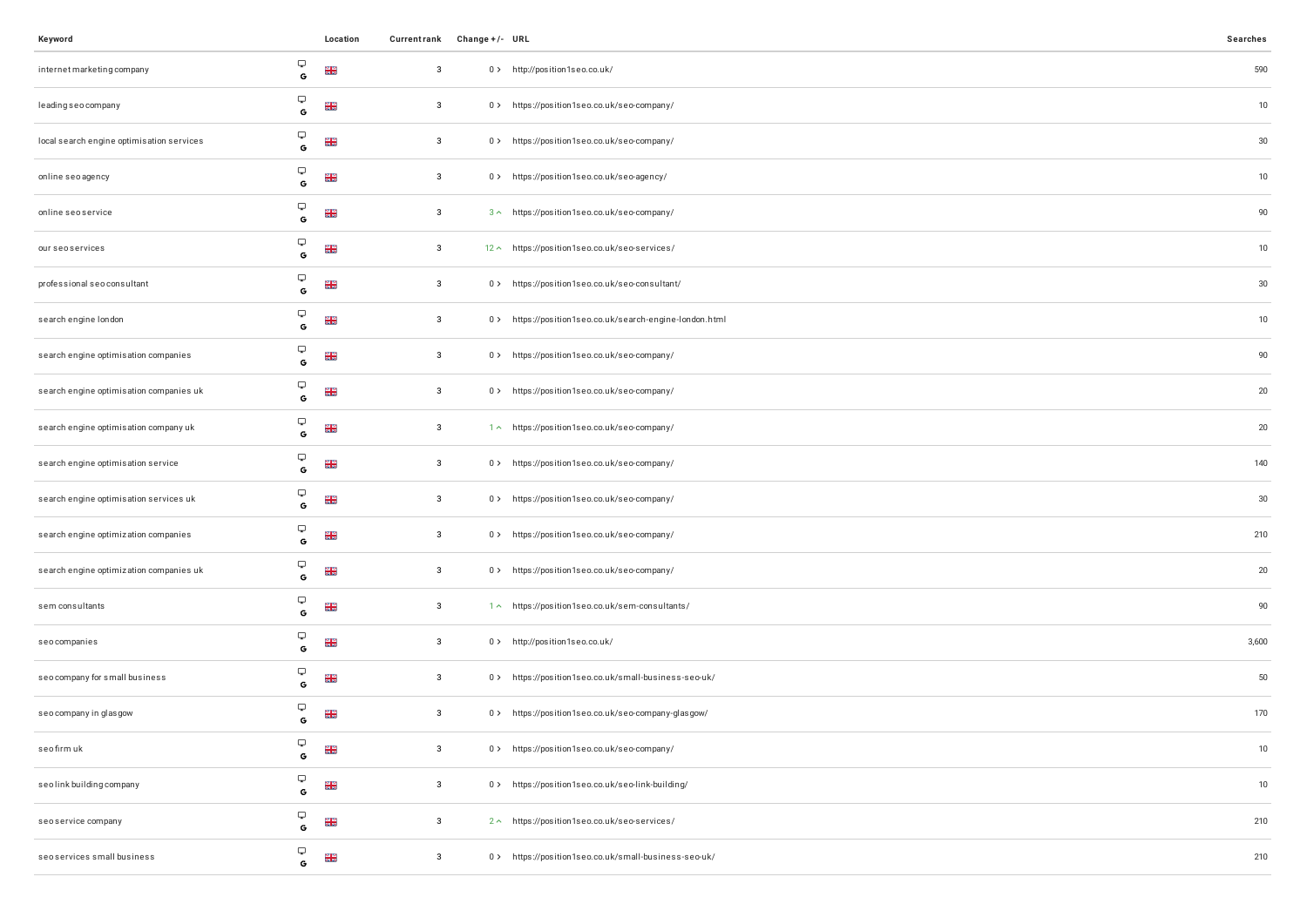| Keyword                                   |                                                               | Location        | Currentrank Change +/- URL |                                                                       | Searches |
|-------------------------------------------|---------------------------------------------------------------|-----------------|----------------------------|-----------------------------------------------------------------------|----------|
| top seo company                           | $\hbox{\large \bf \Box}$<br>$\mathbb{G}$                      | $\frac{2}{5}$   | $\overline{\mathbf{3}}$    | 0 > https://position1seo.co.uk/seo-company/                           | 170      |
| topseoservice                             | $\hbox{\large \ensuremath{\bigtriangledown}}$<br>$\mathbf{G}$ | <b>NK</b><br>NK | $\overline{\mathbf{3}}$    | 0 > https://position1seo.co.uk/seo-services/                          | 140      |
| uk search engine optimisation company     | $\hbox{\large \bf \Box}$<br>$\mathbf G$                       | <b>NK</b><br>NK | $\overline{3}$             | 0> https://position1seo.co.uk/seo-company/                            | 10       |
| ukseofirm                                 | $\hbox{\large \bf \Box}$<br>$\mathbb{G}$                      | <b>NK</b><br>NK | $\overline{\mathbf{3}}$    | 0> https://position1seo.co.uk/seo-company/                            | 10       |
| white hat seo service                     | $\hbox{\large \bf \Box}$<br>$\mathbb{G}$                      | <b>NK</b><br>NK | $\overline{\mathbf{3}}$    | 0> https://position1seo.co.uk/white-hat-seo/                          | 40       |
| bestseoagencyuk                           | $\hfill \Box$<br>$\mathbf G$                                  | <b>NK</b>       | $\overline{4}$             | 0> https://position1seo.co.uk/seo-company/                            | 40       |
| best seo company in the uk                | $\hbox{\large \bf \Box}$<br>$\mathbb{G}$                      | $\frac{2}{5}$   | $\overline{4}$             | 0> https://position1seo.co.uk/seo-company/                            | 260      |
| best seo company in uk                    | $\hbox{\large \ensuremath{\bigtriangledown}}$<br>$\mathbf{G}$ | <b>NK</b><br>NK | $\overline{4}$             | 0> https://position1seo.co.uk/seo-company/                            | 260      |
| bestseoinuk                               | $\hbox{\large \ensuremath{\bigtriangledown}}$<br>$\mathbb{G}$ | <b>NE</b>       | $\overline{4}$             | 0> https://position1seo.co.uk/seo-company/                            | 50       |
| best seo services uk                      | $\hbox{\large \ensuremath{\bigtriangledown}}$<br>$\mathsf{G}$ | <b>NK</b><br>NK | $\overline{4}$             | 0 > https://position1seo.co.uk/seo-company/                           | $30\,$   |
| bestukseo company                         | $\hbox{\large \bf \Box}$<br>G                                 | <b>NK</b><br>NK | $\overline{4}$             | 0> https://position1seo.co.uk/seo-company/                            | 260      |
| organic seo companies                     | $\hbox{\large \bf \Box}$<br>$\mathbf{G}$                      | <b>NK</b><br>NK | $\overline{4}$             | 1 ~ https://position1seo.co.uk/seo-company/                           | $20\,$   |
| search engine consultant                  | $\hbox{\large \bf \Box}$<br>G                                 | $\frac{2}{5}$   | $\overline{4}$             | 0 > https://position1seo.co.uk/search-engine-optimisation-consultant/ | 260      |
| search engine experts                     | $\hbox{\large \bf \Box}$<br>$\mathbf G$                       | <b>NK</b>       | $\overline{4}$             | 0> https://position1seo.co.uk/search-engine-experts.html              | 20       |
| search engine optimization in uk          | $\hfill \Box$<br>G                                            | <b>NK</b><br>NK | $\overline{4}$             | 2 ^ https://position1seo.co.uk/seo-company/                           | 90       |
| search engine optimization services in uk | $\hbox{\large \ensuremath{\bigtriangledown}}$<br>$\mathbf G$  | <b>NK</b><br>NK | $\overline{4}$             | 0> https://position1seo.co.uk/seo-company/                            | 1,600    |
| seocheapservices                          | $\hbox{\large \bf \Box}$<br>G                                 | <b>NK</b>       | $\overline{4}$             | 0 > https://position1seo.co.uk/affordable-seo/                        | 10       |
| seo companies in uk                       | $\hbox{\large \bf \Box}$<br>$\mathbf G$                       | <b>NK</b><br>NK | $\overline{4}$             | 0 > https://position1seo.co.uk/seo-company/                           | 1,600    |
| seoin the uk                              | $\hbox{\large \bf \Box}$<br>G                                 | <b>NK</b>       | $\overline{4}$             | 0> https://position1seo.co.uk/seo-company/                            | 880      |
| seoinuk                                   | Q<br>$\mathbf G$                                              | $\frac{2}{5}$   | $\overline{4}$             | 0> https://position1seo.co.uk/seo-company/                            | 880      |
| seo optimization company                  | $\hbox{\large \ensuremath{\bigtriangledown}}$<br>G            | <b>NK</b><br>NK | $\overline{4}$             | 0> https://position1seo.co.uk/seo-company/                            | 20       |
| seoservice companies                      | $\hbox{\large \ensuremath{\bigtriangledown}}$<br>$\mathbf G$  | <b>NE</b>       | $\overline{4}$             | 0> https://position1seo.co.uk/seo-company/                            | 210      |
| seoservices agency                        | Q<br>G                                                        | <b>NE</b>       | $\overline{4}$             | 0 > https://position1seo.co.uk/seo-agency/                            | 70       |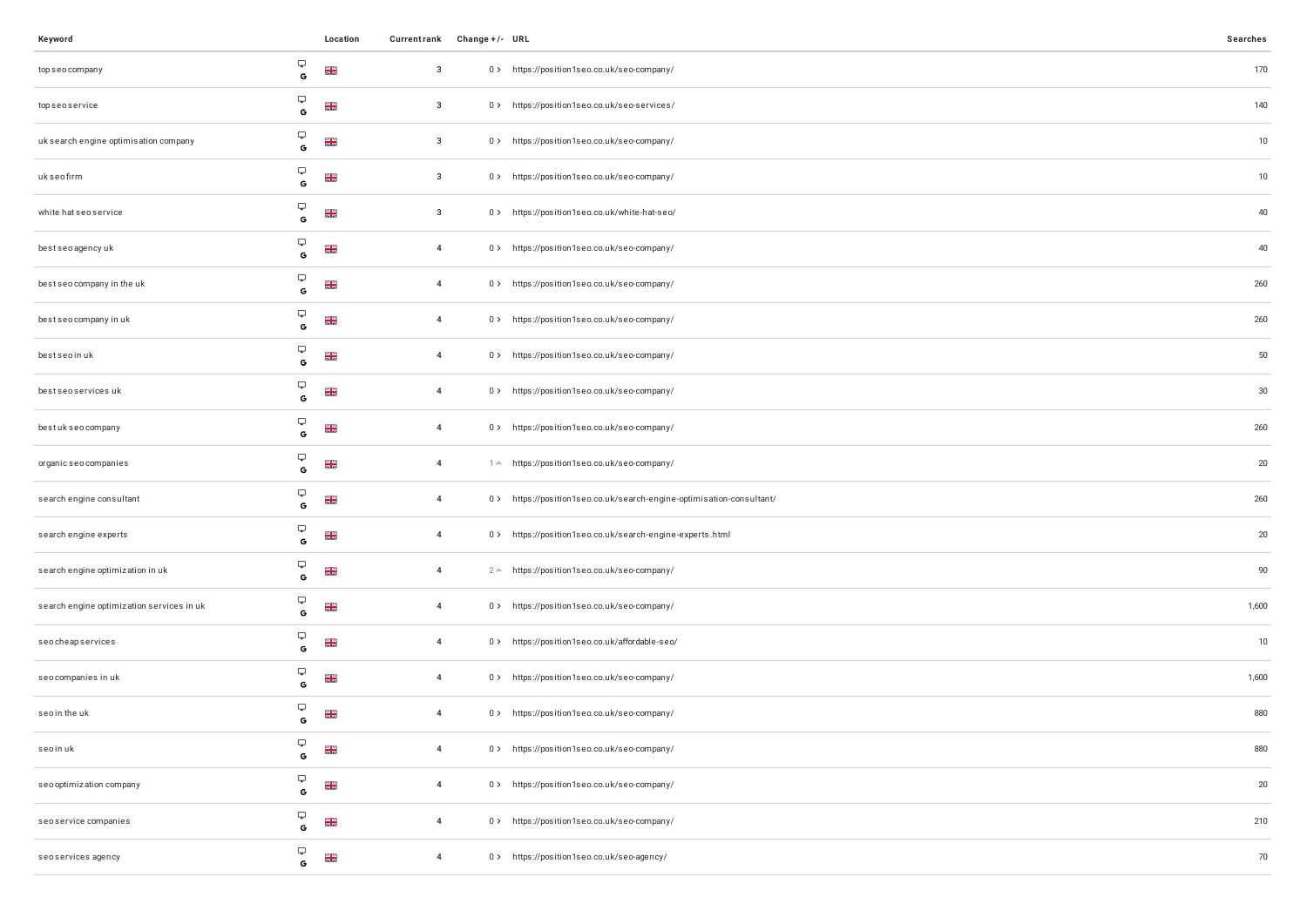| Keyword                                 |                                                               | Location        |                 | Currentrank Change +/- URL |                                                                 | Searches |
|-----------------------------------------|---------------------------------------------------------------|-----------------|-----------------|----------------------------|-----------------------------------------------------------------|----------|
| seoservices link building               | Ç<br>G                                                        | <b>NK</b><br>NK | $\overline{4}$  |                            | 0> https://position1seo.co.uk/seo-link-building/                | 10       |
| top seo company uk                      | Ç<br>$\mathbb{G}$                                             | <b>NK</b>       | $\overline{4}$  |                            | 1 ~ https://position1seo.co.uk/seo-company/                     | 110      |
| top seo services                        | $\hbox{\large \bf \large \Box}$<br>$\mathbb{G}$               | <b>NK</b><br>NK | $\overline{4}$  |                            | 0> https://position1seo.co.uk/seo-services/                     | 140      |
| uk seo company                          | Ç<br>$\mathbf G$                                              | <b>NK</b><br>NK | $\overline{4}$  |                            | 0 > https://position1seo.co.uk/seo-company/                     | 1,600    |
| website optimization firm               | Ç<br>$\mathsf G$                                              | $\frac{2}{5}$   | $\overline{4}$  |                            | 1 v https://position1seo.co.uk/website-optimization-firm.html   | 50       |
| affordable business seosmall            | Ç<br>$\mathbf G$                                              | <b>NK</b><br>NK | $5\phantom{.0}$ |                            | 1 ~ https://position1seo.co.uk/affordable-seo/                  | 10       |
| agency seo                              | Ç<br>$\mathsf{G}$                                             | <b>NK</b><br>NK | $5\phantom{.0}$ |                            | 5^ https://position1seo.co.uk/seo-agency/                       | 3,600    |
| best seo companies uk                   | Ç<br>$\mathbb{G}$                                             | <b>NK</b><br>NK | $5\phantom{.0}$ |                            | 0 > https://position1seo.co.uk/seo-company/                     | 260      |
| bestseoservices                         | $\hbox{\large \ensuremath{\bigtriangledown}}$<br>$\mathsf{G}$ | <b>NK</b><br>NK | $5\phantom{.0}$ |                            | 0> https://position1seo.co.uk/seo-company/                      | 170      |
| bestseouk                               | پ<br>G                                                        | <b>NE</b>       | $5\phantom{.0}$ |                            | 0 > https://position1seo.co.uk/seo-company/                     | 50       |
| bestukseo                               | Ç<br>$\mathbb{G}$                                             | <b>NK</b><br>NK | $5\phantom{.0}$ |                            | 0 > https://position1seo.co.uk/seo-company/                     | 50       |
| bestukseo companies                     | Ç<br>$\mathbf G$                                              | <b>NK</b><br>NK | $5\phantom{.0}$ |                            | 0> https://position1seo.co.uk/seo-company/                      | 260      |
| internet marketing agency               | Ç<br>G                                                        | <b>NE</b>       | $5\phantom{.0}$ |                            | 0> https://position1seo.co.uk/internet-marketing-agency/        | 390      |
| natural search optimization             | Ç<br>$\mathbf G$                                              | <b>NK</b><br>NK | $5\phantom{.0}$ |                            | 1 ~ https://position1seo.co.uk/natural-search-optimization.html | 10       |
| search engine marketing company         | $\hbox{\large \bf \Box}$<br>G                                 | <b>NK</b>       | $5\phantom{.0}$ |                            | 0 > https://position1seo.co.uk/sem/                             | 50       |
| search engine optimisation seo services | Ç<br>$\mathbf G$                                              | <b>NK</b>       | $5\overline{5}$ |                            | 1 v https://position1seo.co.uk/seo-company/                     | 10       |
| search engine optimisation specialists  | Ç<br>G                                                        | <b>NK</b><br>NK | $5\phantom{.0}$ |                            | 0 > https://position1seo.co.uk/seo-company/                     | 90       |
| seocompanies in the uk                  | Ç<br>$\mathbf G$                                              | <b>NK</b>       | $5\phantom{.0}$ |                            | 2 ~ https://position1seo.co.uk/seo-company/                     | 1,600    |
| seo companies uk                        | Ç<br>G                                                        | <b>NK</b>       | $5\phantom{.0}$ |                            | 1 v https://position1seo.co.uk/seo-company/                     | 1,600    |
| seo company in the uk                   | Ç<br>$\mathbf G$                                              | <b>NK</b><br>NK | $5\phantom{.0}$ |                            | 0 > https://position1seo.co.uk/seo-company/                     | 1,600    |
| seo company in uk                       | Ç<br>G                                                        | <b>NE</b>       | $5\phantom{.0}$ |                            | 0 > https://position1seo.co.uk/seo-company/                     | 1,600    |
| seoprofessional                         | Ç<br>$\mathbf G$                                              | <b>NK</b><br>NK | $5\phantom{.0}$ |                            | 1v https://position1seo.co.uk/professional-seo-services/        | 210      |
| seo service packages                    | Ç<br>$\mathsf{G}$                                             | <b>NE</b>       | $5\phantom{.0}$ |                            | 1 v https://position1seo.co.uk/affordable-seo/                  | 30       |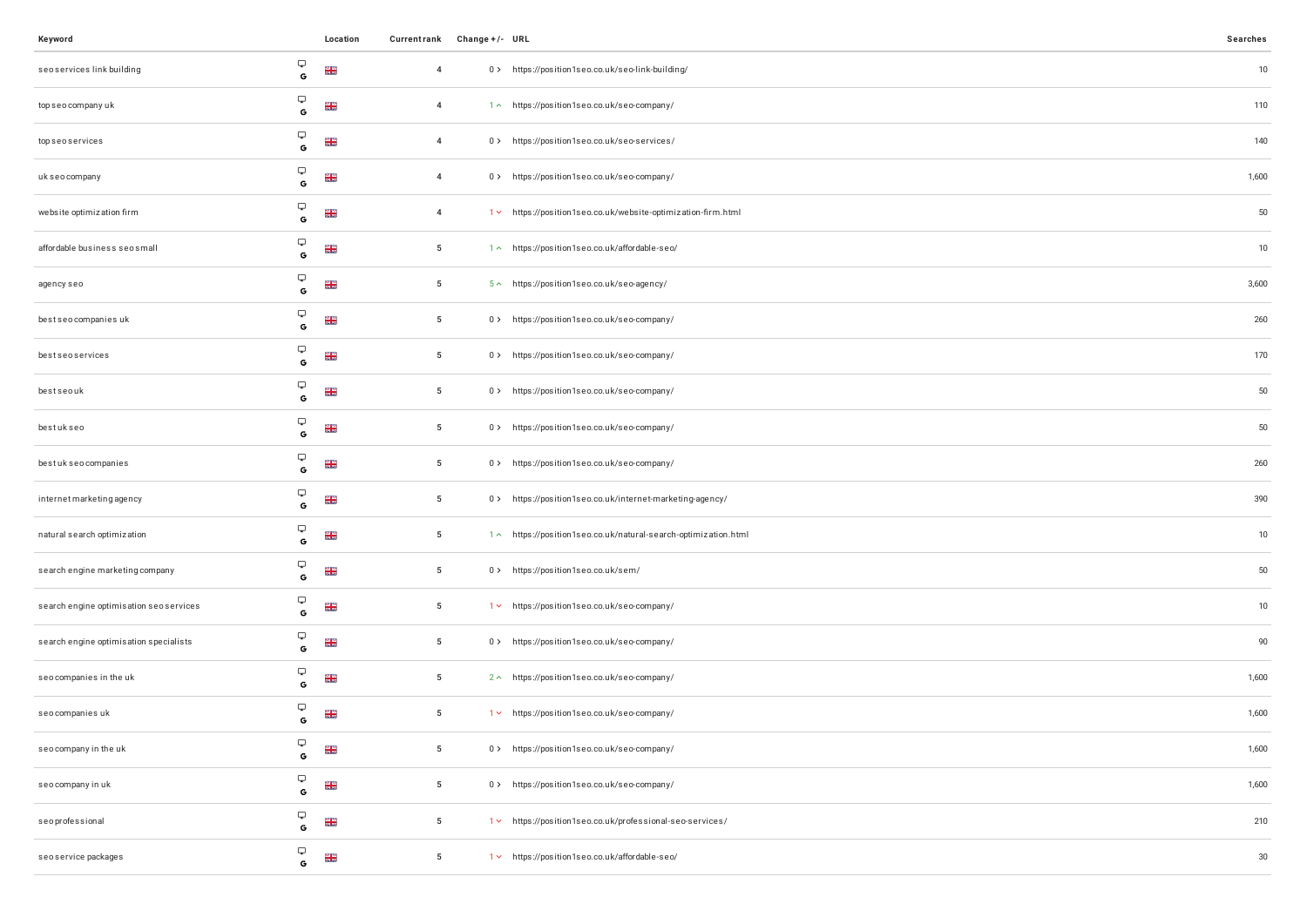| Keyword                                |                                                               | Location        | Currentrank Change +/- URL |                                                                    | Searches |
|----------------------------------------|---------------------------------------------------------------|-----------------|----------------------------|--------------------------------------------------------------------|----------|
| seoservices                            | Ç<br>$\mathbb{G}$                                             | <b>NK</b><br>NK | $5\phantom{.0}$            | 0> https://position1seo.co.uk/seo-services/                        | 3,600    |
| seo services companies uk              | Ç<br>$\mathbf{G}$                                             | <b>NK</b><br>NK | 5                          | 0 > https://position1seo.co.uk/seo-company/                        | 40       |
| seoservices company                    | $\hbox{\large \ensuremath{\bigtriangledown}}$<br>$\mathsf{G}$ | <b>NE</b>       | $5\overline{5}$            | 3 v https://position1seo.co.uk/seo-services/                       | 210      |
| seoservices packages                   | $\hbox{\large \ensuremath{\bigtriangledown}}$<br>$\mathbf G$  | <b>NK</b><br>NK | $5\phantom{.0}$            | 0 > https://position1seo.co.uk/affordable-seo/                     | 30       |
| seoservice uk                          | Ç<br>$\mathsf G$                                              | <b>NK</b><br>NK | $5\phantom{.0}$            | 0> https://position1seo.co.uk/seo-company/                         | 1,600    |
| services seo                           | Ç<br>$\mathbf G$                                              | <b>NK</b><br>NK | $5\phantom{.0}$            | 1^ https://position1seo.co.uk/seo-services/                        | 3,600    |
| top seo companies 2014                 | Ç<br>$\mathbb{G}$                                             | <b>NK</b><br>NK | $5\phantom{.0}$            | 0 > https://position1seo.co.uk/seo-company/                        | 10       |
| top seo company in uk                  | Ç<br>$\mathbf G$                                              | <b>NK</b>       | $5\phantom{.0}$            | 2 ~ https://position1seo.co.uk/seo-company/                        | 140      |
| top ten seo company                    | $\hbox{\large \bf \large \Box}$<br>$\mathbb{G}$               | <b>NE</b>       | $5\phantom{.0}$            | 0 > http://position1seo.co.uk/                                     | 10       |
| uk search engine optimisation services | ្ច<br>G                                                       | <b>NK</b><br>NK | $5\phantom{.0}$            | 0 > https://position1seo.co.uk/seo-company/                        | 10       |
| uk seo companies                       | Ç<br>$\mathsf G$                                              | <b>NK</b>       | $5\phantom{.0}$            | 0> https://position1seo.co.uk/seo-company/                         | 1,600    |
| webseocompanies                        | Ç<br>$\mathbf G$                                              | <b>NK</b><br>NK | 5                          | 1 v https://position1seo.co.uk/seo-company/                        | 10       |
| website optimization consultant        | Ç<br>$\mathsf{G}$                                             | <b>NK</b><br>NK | $5\phantom{.0}$            | 0> https://position1seo.co.uk/website-optimization-consultant.html | 10       |
| best seo companies in uk               | Ç<br>$\mathbf G$                                              | <b>NK</b><br>NK | 6                          | 0> https://position1seo.co.uk/seo-company/                         | 260      |
| bestseomarketing company               | $\hbox{\large \ensuremath{\bigtriangledown}}$<br>G            | <b>NK</b><br>NK | 6                          | 3 v https://position1seo.co.uk/seo-company/                        | 10       |
| best seo services company              | $\hbox{\large \ensuremath{\bigtriangledown}}$<br>$\mathbf G$  | <b>NE</b>       | 6                          | 2 v https://position1seo.co.uk/seo-company/                        | 30       |
| internet marketing consultant uk       | Ç<br>G                                                        | <b>NK</b><br>NK | 6                          | 2 v https://position1seo.co.uk/internet-marketing-consultant/      | 10       |
| link building seo company              | Ç<br>$\mathbf{G}$                                             | $\frac{2}{5}$   | 6                          | 0> https://position1seo.co.uk/seo-link-building/                   | 10       |
| local seo services                     | Ç<br>G                                                        | $\frac{N}{N}$   | 6                          | 0> https://position1seo.co.uk/local-seo-services/                  | 1,000    |
| organic seo company                    | Ç<br>G                                                        | $\frac{2}{2}$   | 6                          | 0 > https://position1seo.co.uk/seo-company/                        | 20       |
| recommended seo companies uk           | $\hbox{\large \bf \Box}$<br>G                                 | $\frac{2}{2}$   | 6                          | 0 > https://position1seo.co.uk/seo-company/                        | 10       |
| search engine optimisation uk          | $\hfill \Box$<br>$\mathbf G$                                  | <b>NE</b>       | 6                          | 2 ~ https://position1seo.co.uk/seo-company/                        | 90       |
| search engine optimization company     | Ç<br>G                                                        | <b>NK</b>       | 6                          | 3 v https://position1seo.co.uk/                                    | 210      |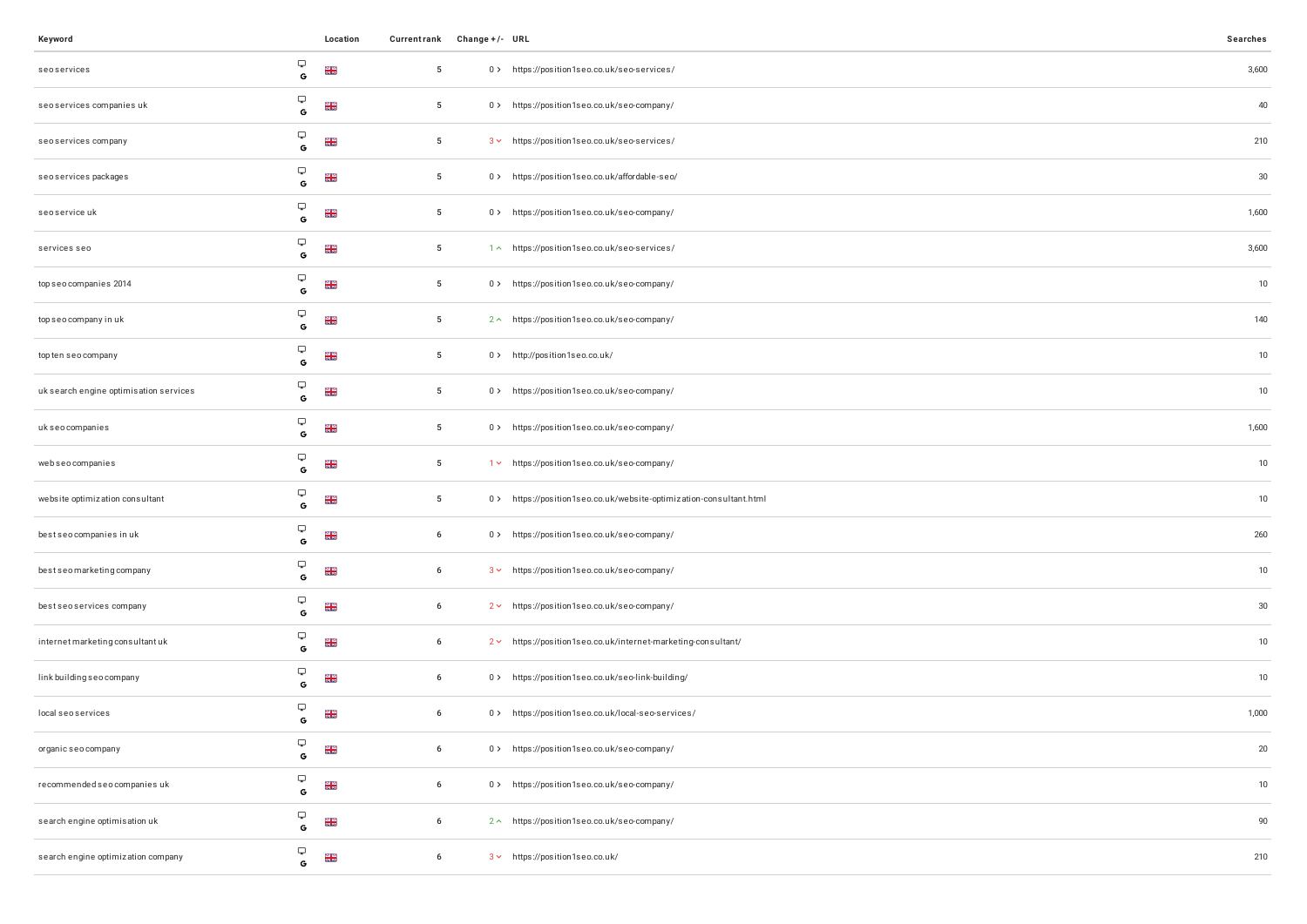| Keyword                                |                   | Location        |                 | Currentrank Change +/- URL |                                                                  | Searches |
|----------------------------------------|-------------------|-----------------|-----------------|----------------------------|------------------------------------------------------------------|----------|
| search engine optimization uk          | Ç<br>$\mathbb{G}$ | $\frac{N}{N}$   | 6               |                            | 0 > https://position1seo.co.uk/seo-company/                      | $90\,$   |
| seo1services                           | Ç<br>$\mathbf G$  | <b>NR</b>       | 6               |                            | 0> https://position1seo.co.uk/seo-services/                      | 10       |
| seoservice                             | Ç<br>G            | $\frac{N}{N}$   | 6               |                            | 2 v https://position1seo.co.uk/seo-services/                     | 3,600    |
| seoservices company uk                 | Ç<br>$\mathbf G$  | $\frac{N}{N}$   | 6               |                            | 0 > https://position1seo.co.uk/seo-company/                      | 40       |
| seoservices in                         | Ç<br>G            | <b>NK</b>       | 6               |                            | 0> https://position1seo.co.uk/professional-seo-services/         | 10       |
| seoservices in uk                      | Ç<br>$\mathbf G$  | <b>NK</b><br>NK | 6               |                            | 1 ~ https://position1seo.co.uk/seo-company/                      | 1,600    |
| seotop companies                       | Ç<br>G            | $\frac{N}{N}$   | 6               |                            | 0 > https://position1seo.co.uk/seo-company/                      | 10       |
| small business seo                     | Ç<br>$\mathbf G$  | $\frac{N}{N}$   | 6               |                            | 0> https://position1seo.co.uk/small-business-seo-uk/             | 720      |
| top seo services company               | Ç<br>G            | <b>NK</b><br>NK | 6               |                            | 3 v https://position1seo.co.uk/seo-services/                     | 10       |
| topseouk                               | Q<br>$\mathbf{G}$ | <b>NK</b>       | $6\phantom{.0}$ |                            | 0 > https://position1seo.co.uk/seo-company/                      | 10       |
| webmarketing                           | Ç<br>G            | <b>NN</b><br>NN | 6               |                            | 0> https://position1seo.co.uk/web-marketing/                     | 590      |
| website optimisation consultant        | Ç<br>$\mathbf G$  | <b>NK</b><br>NK | 6               |                            | 0 > https://position1seo.co.uk/website-optimisation-company.html | $70\,$   |
| bestseoagency                          | Ç<br>G            | <b>NK</b>       | $\overline{7}$  |                            | 0 > https://position1seo.co.uk/seo-company/                      | 170      |
| consultant seo                         | Ç<br>$\mathbf G$  | $\frac{N}{N}$   | $\overline{7}$  |                            | 6 ~ https://position1seo.co.uk/seo-consultant/                   | 70       |
| search engine optimization agency      | Ç<br>G            | <b>NK</b>       | $\overline{7}$  |                            | 2 v https://position1seo.co.uk/seo-company-glasgow/              | 40       |
| search engine optimization consultants | Ç<br>$\mathbf G$  | <b>NN</b><br>NN | $\overline{7}$  |                            | 1 v https://position1seo.co.uk/professional-seo-services/        | 140      |
| sem london                             | Ç<br>G            | $\frac{N}{N}$   | $\overline{7}$  |                            | 1v https://position1seo.co.uk/sem-consultants/                   | $30\,$   |
| seo agencies uk                        | Ç<br>$\mathbf G$  | <b>NK</b>       | $\overline{7}$  |                            | 1^ https://position1seo.co.uk/seo-company/                       | 590      |
| seo company glasgow                    | Ç<br>G            | <b>NK</b>       | $\overline{7}$  |                            | 1^ https://position1seo.co.uk/seo-company-glasgow/               | 170      |
| seo optimisation services              | Ç<br>$\mathbf G$  | $\frac{N}{N}$   | $\overline{7}$  |                            | 0> https://position1seo.co.uk/professional-seo-services/         | $10$     |
| seo optimization service               | Ç<br>G            | <b>NR</b>       | $\overline{7}$  |                            | 8 ^ https://position1seo.co.uk/seo-services/                     | 90       |
| seoservices in the uk                  | Ç<br>$\mathbf G$  | $\frac{N}{N}$   | $\overline{7}$  |                            | 0> https://position1seo.co.uk/seo-company/                       | 10       |
| top seo agencies uk                    | Ç<br>$\mathsf G$  | <b>NR</b>       | $\overline{7}$  |                            | 0 > https://position1seo.co.uk/seo-company/                      | $20\,$   |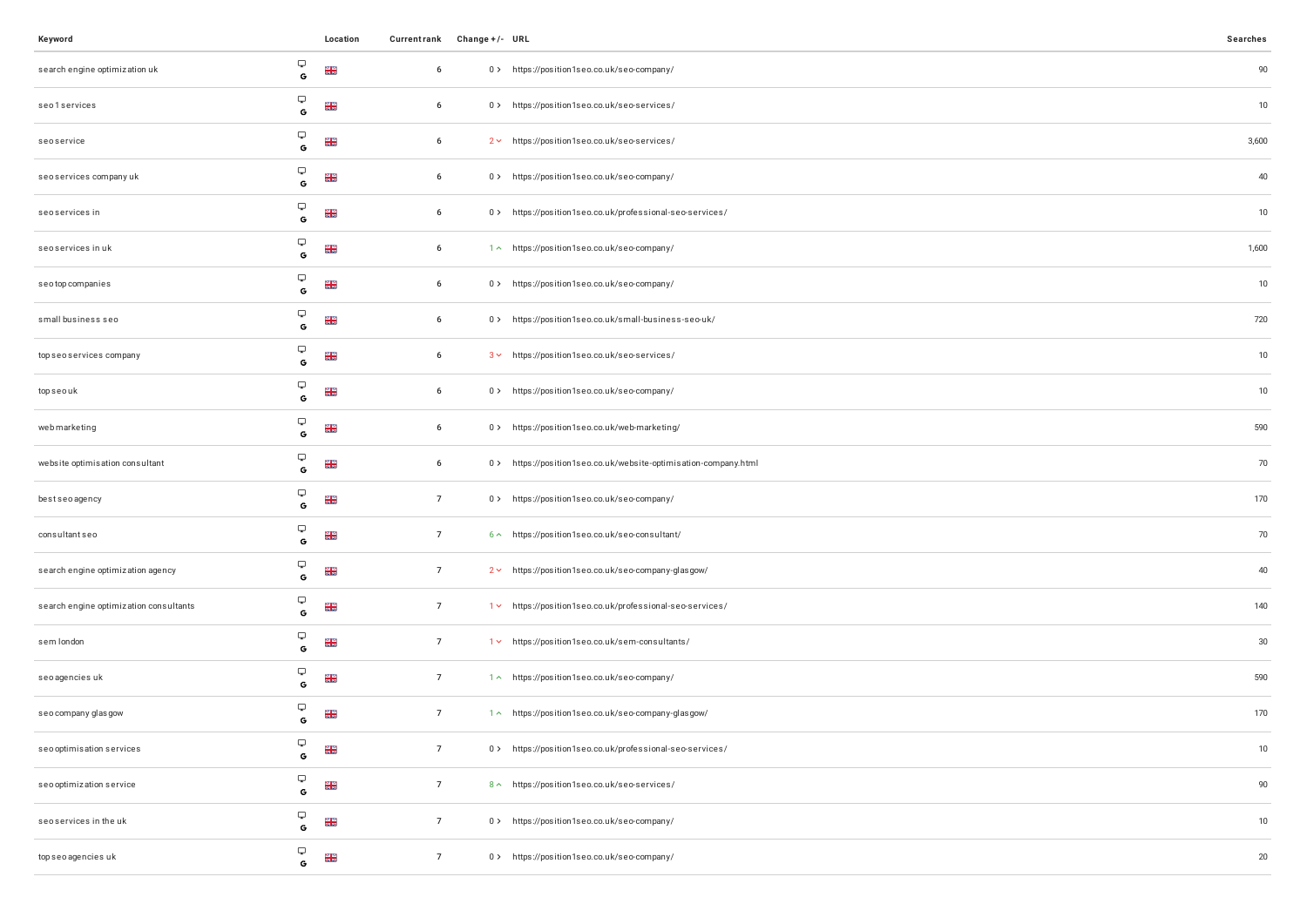| Keyword                              |                   | Location        | Currentrank Change +/- URL |                                                                                                                             | Searches    |
|--------------------------------------|-------------------|-----------------|----------------------------|-----------------------------------------------------------------------------------------------------------------------------|-------------|
| top seo companies uk                 | Ç<br>G            | $\frac{N}{N}$   | $\overline{7}$             | 0 > https://position1seo.co.uk/seo-company/                                                                                 | 110         |
| uk search engine optimisation        | Ç<br>G            | <b>NK</b><br>NK | $\overline{7}$             | 0> https://position1seo.co.uk/seo-company/                                                                                  | $20\,$      |
| uk search engine optimization        | Ç<br>$\mathsf G$  | <b>NN</b><br>NN | $\overline{7}$             | 0> https://position1seo.co.uk/seo-company/                                                                                  | 880         |
| uk seo agencies                      | Ç<br>$\mathbf G$  | $\frac{N}{N}$   | $\overline{7}$             | 0 > https://position1seo.co.uk/seo-company/                                                                                 | 590         |
| ukseoservice                         | Ç<br>G            | <b>NK</b><br>NK | $\overline{7}$             | 0> https://position1seo.co.uk/seo-company/                                                                                  | 1,600       |
| consultant seo services              | Ç<br>$\mathbb{G}$ | <b>NK</b>       | 8                          | 1 ~ https://position1seo.co.uk/seo-consultant/                                                                              | 40          |
| internet marketing consultant london | Ç<br>G            | $\frac{N}{N}$   | 8                          | 2 ^ https://position1seo.co.uk/internet-marketing-consultant/                                                               | 10          |
| seoagency                            | Ç<br>$\mathbf G$  | <b>NK</b><br>NK | 8                          | 0 > https://position1seo.co.uk/seo-agency/                                                                                  | 3,600       |
| seo company uk                       | Q<br>G            | <b>NK</b>       | 8                          | 0 > https://position1seo.co.uk/seo-company/                                                                                 | 1,600       |
| seo company uk reviews               | Ç<br>$\mathbf G$  | $\frac{N}{N}$   | 8                          | 0> https://position1seo.co.uk/blog/search-engine-optimisation-uk-valuable-tips-on-utilising-customer-reviews-for-local-seo/ | 10          |
| seouk                                | Ç<br>G            | <b>NK</b><br>NK | 8                          | 0> https://position1seo.co.uk/seo-company/                                                                                  | 880         |
| seouk companies                      | Ç<br>$\mathbf G$  | <b>NR</b>       | 8                          | 0 > https://position1seo.co.uk/seo-company/                                                                                 | $20\,$      |
| seouk company                        | Ç<br>G            | <b>NN</b><br>NN | 8                          | 0> https://position1seo.co.uk/seo-company/                                                                                  | $30\,$      |
| ukseo                                | Ç<br>$\mathbf G$  | <b>NR</b>       | 8                          | 1 v https://position1seo.co.uk/seo-company/                                                                                 | 880         |
| uk seo services                      | Ç<br>G            | <b>NN</b><br>NN | 8                          | 0> https://position1seo.co.uk/seo-company/                                                                                  | 1,600       |
| white hat seo services               | Ç<br>$\mathbf G$  | <b>NN</b><br>NN | 8                          | 1 v https://position1seo.co.uk/white-hat-seo/                                                                               | 40          |
| bestseoagencies                      | Ç<br>G            | <b>NK</b>       | 9                          | 0> https://position1seo.co.uk/seo-company/                                                                                  | 140         |
| quality seoservices                  | Ç<br>G            | $\frac{N}{N}$   | 9                          | 1 v https://position1seo.co.uk/                                                                                             | 50          |
| search engine company                | Ç<br>G            | <b>NK</b>       | 9                          | 1 v https://position1seo.co.uk/seo-company/                                                                                 | 30          |
| search optimization services         | Ç<br>G            | <b>NN</b><br>NN | 9                          | 3 v https://position1seo.co.uk/search-optimization-services.html                                                            | $20\,$      |
| seoagencies                          | Ç<br>G            | <b>NK</b><br>NK | 9                          | 0 > https://position1seo.co.uk/seo-company/                                                                                 | 3,600       |
| seoservice provider company          | Ç<br>$\mathbf G$  | <b>NR</b>       | 9                          | 1 ~ https://position1seo.co.uk/professional-seo-services/                                                                   | 10          |
| link building tools                  | Ç<br>G            | <b>NR</b>       | 10                         | 2 ^ https://position1seo.co.uk/link-building-tools/                                                                         | $\mathbb O$ |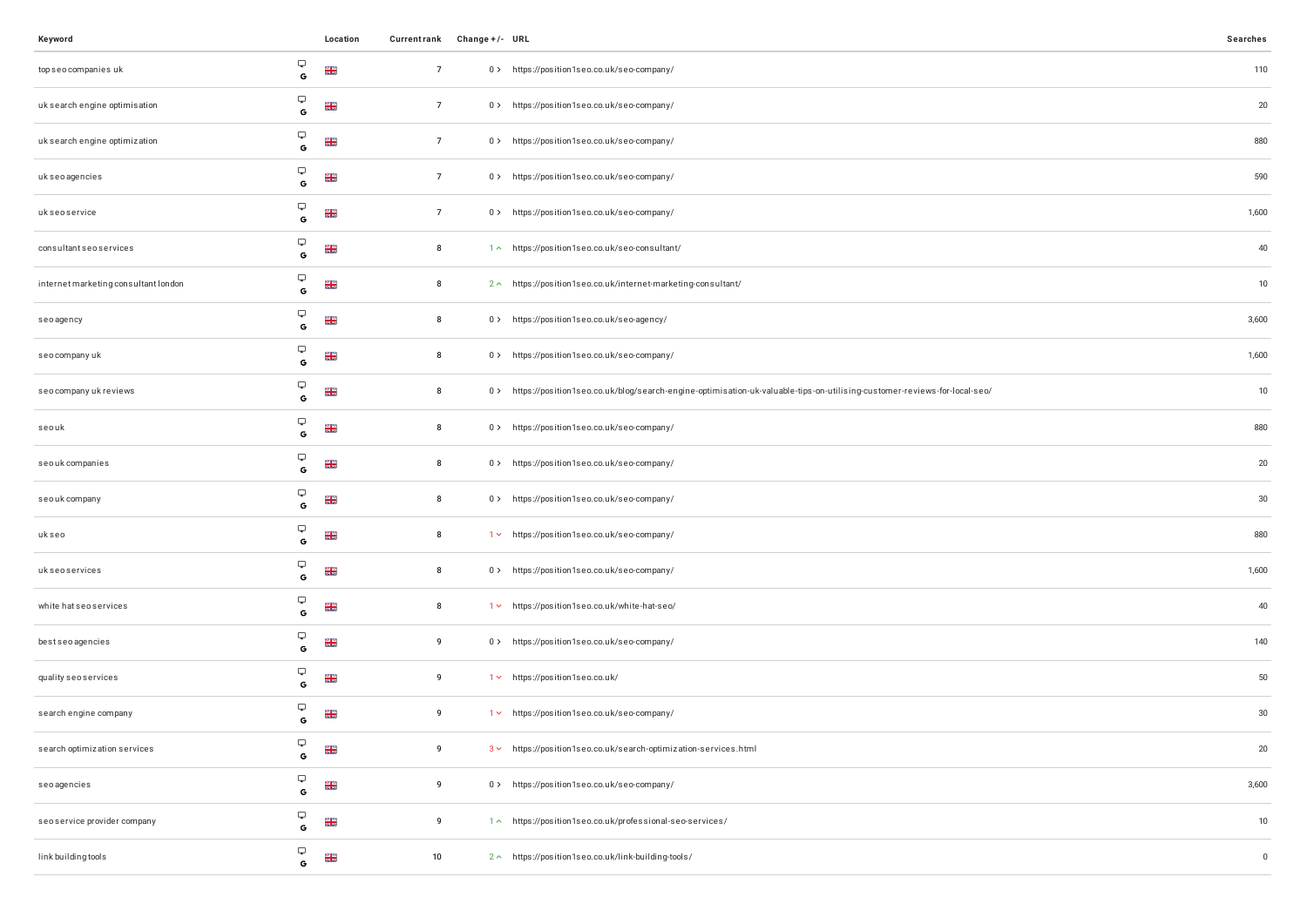| Keyword                                   |                               | Location             | Currentrank Change +/- URL |                                                                                                                             | Searches |
|-------------------------------------------|-------------------------------|----------------------|----------------------------|-----------------------------------------------------------------------------------------------------------------------------|----------|
| optimization seo services                 | Ç<br>G                        | <b>NK</b>            | 10                         | 4 ^ https://position1seo.co.uk/seo-services/                                                                                | $10$     |
| organic seo experts                       | Ç<br>G                        | $\frac{2}{5}$        | 10                         | 0 > https://position1seo.co.uk/                                                                                             | $10$     |
| search engine optimisation in uk          | Ç<br>G                        | <b>NR</b><br>NR      | 10                         | 1 v https://position1seo.co.uk/seo-company/                                                                                 | $10\,$   |
| seoconsultant                             | Ç<br>$\mathbf G$              | $\frac{2}{5}$        | 10                         | 1^ https://position1seo.co.uk/seo-consultant/                                                                               | 2,400    |
| seopackages uk                            | Ç<br>G                        | $\frac{2}{5}$        | 10                         | 0> https://position1seo.co.uk/blog/cheap-seo-packages-3-options-to-achieve-your-seo-goals-2/                                | 140      |
| seoservices uk                            | Ç<br>$\mathbf G$              | <b>NK</b>            | 10                         | 1 ~ https://position1seo.co.uk/seo-company/                                                                                 | 1,600    |
| small business search engine optimisation | Ç<br>G                        | $\frac{2}{5}$        | 10                         | 3 ^ https://position1seo.co.uk/seo-company/                                                                                 | $10$     |
| top ranked seo company                    | Ç<br>$\mathbf G$              | <b>N<br/>N<br/>N</b> | 10                         | 1^ https://position1seo.co.uk/seo-company/                                                                                  | 10       |
| top ranking seo company                   | Ç<br>G                        | <b>NK</b>            | 10                         | 1 ~ https://position1seo.co.uk/seo-company/                                                                                 | $10$     |
| topseoagency                              | Ç<br>$\mathbf{G}$             | $\frac{2}{5}$        | 10                         | 0> https://position1seo.co.uk/seo-services/                                                                                 | 90       |
| top seo companies in uk                   | Ç<br>G                        | $\frac{2}{5}$        | 10                         | 0 > https://position1seo.co.uk/seo-company/                                                                                 | 110      |
| bestseopackages                           | Ç<br>$\mathbf G$              | <b>NK</b>            | 11                         | 1 ~ https://position1seo.co.uk/affordable-seo/                                                                              | 20       |
| search engine marketing                   | Ç<br>G                        | <b>NR</b><br>NR      | 11                         | 1^ https://position1seo.co.uk/sem/                                                                                          | 1,300    |
| seo company reviews uk                    | Ç<br>$\mathbf G$              | <b>NK</b>            | 11                         | 0> https://position1seo.co.uk/blog/search-engine-optimisation-uk-valuable-tips-on-utilising-customer-reviews-for-local-seo/ | $10$     |
| seoexperts                                | Ç<br>G                        | <b>NR</b><br>NR      | 11                         | 0> https://position1seo.co.uk/seo-experts/                                                                                  | 1,900    |
| seo experts uk                            | Ç<br>$\mathbf G$              | $\frac{2}{5}$        | 11                         | 1 ~ https://position1seo.co.uk/seo-company/                                                                                 | 390      |
| seopackages                               | Ç<br>G                        | $\frac{N}{N}$        | 11                         | 0> https://position1seo.co.uk/affordable-seo/                                                                               | 880      |
| seo service providers                     | Ç<br>G                        | $\frac{N}{N}$        | 11                         | 2 ^ https://position1seo.co.uk/affordable-seo/                                                                              | $30\,$   |
| search engine consultants                 | Ç<br>G                        | $\frac{28}{28}$      | 13                         | 2 ^ https://position1seo.co.uk/search-engine-optimization-consultants.html                                                  | 260      |
| search engine optimisation consultants    | Ç<br>$\mathbf G$              | $\frac{2}{5}$        | 13                         | 2 v https://position1seo.co.uk/seo-company/                                                                                 | 260      |
| seomarketingservices                      | $\hbox{\large \bf \Box}$<br>G | <b>NK</b>            | 13                         | 2 ^ https://position1seo.co.uk/seo-company/                                                                                 | 170      |
| seoservice online                         | Ç<br>$\mathbf G$              | <b>NK</b>            | 14                         | 1 ~ https://position1seo.co.uk/professional-seo-services/                                                                   | 90       |
| website optimisation                      | Ç<br>$\mathsf G$              | <b>NK</b>            | 16                         | 2 ^ https://position1seo.co.uk/website-optimisation-company.html                                                            | 590      |